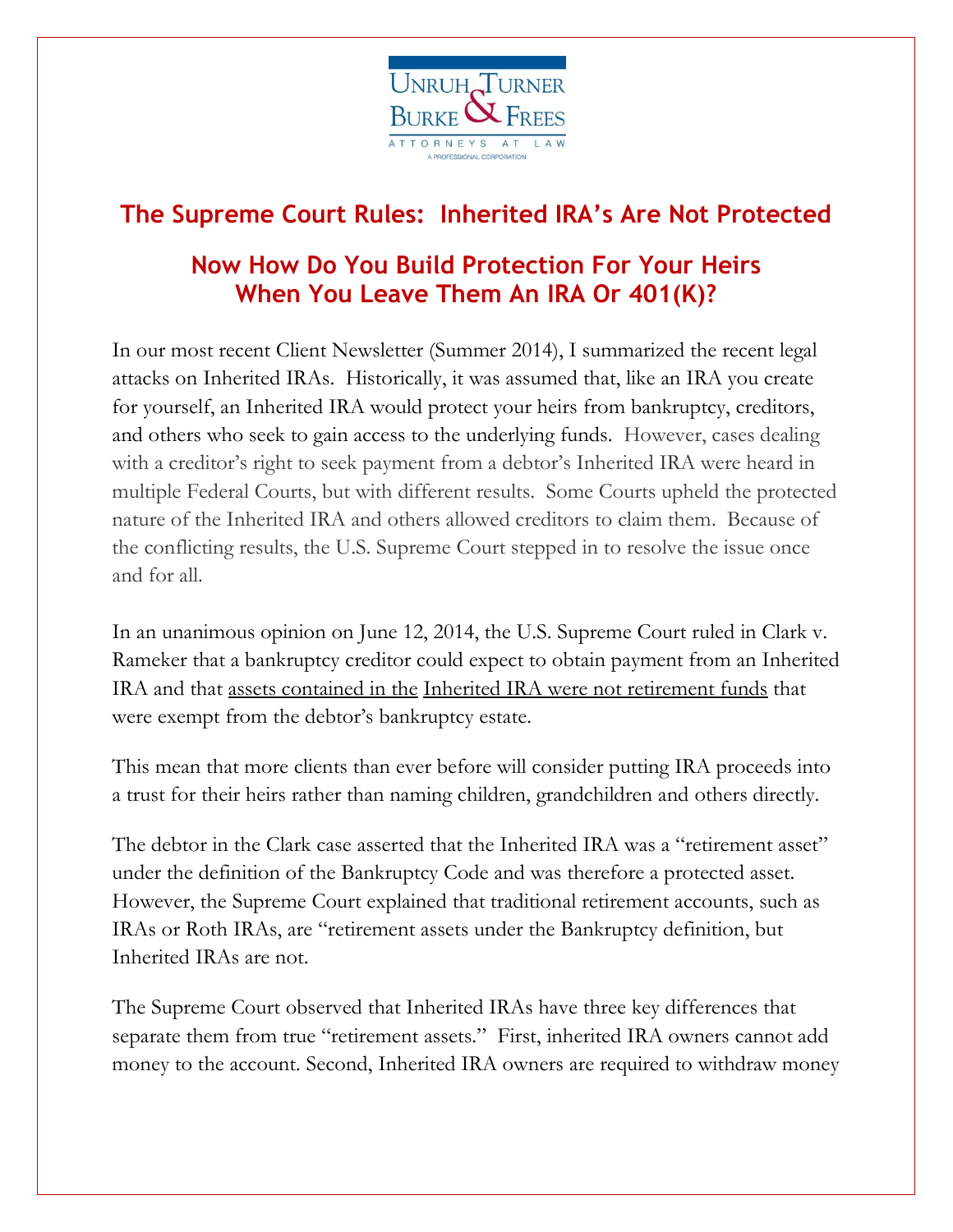

from their accounts, regardless of age. Third, Inherited IRA owners may withdraw money from their accounts without penalty regardless of age.

The Supreme Court concluded that these characteristics of the Inherited IRA make the underlying assets freely available both to the account owner and his/her creditors.

### **How Do We Build Stronger Walls Of Protection For Inherited IRAs, Retirement Assets And Other Assets?**

Now that we know the law of the land regarding a creditor's rights to access a debtor's Inherited IRA, you can be proactive with your planning if you want to make sure that the IRAs, Retirement Assets and other assets you leave to your children and other non-spousal beneficiaries are protected, not only from bankruptcy concerns, and also protection from divorce, lawsuits and other creditors. There is no more wondering about this issue, **we know** that an IRA your beneficiary inherits from you will be subject to his or her potential creditors unless you take affirmative action.

### **THE OLD WAY**

Instead of leaving IRAs outright to your beneficiaries, you should now consider establishing creditor, asset and divorce protection trusts for each of your beneficiaries under your Wills or Revocable Trusts. But, these trusts MUST have very specific legal provisions, not any old trust will do.

## **THE NEW WAY**

Some of the attributes of these asset protection trusts are as follows:

1. Each of your beneficiaries will have a separate trust.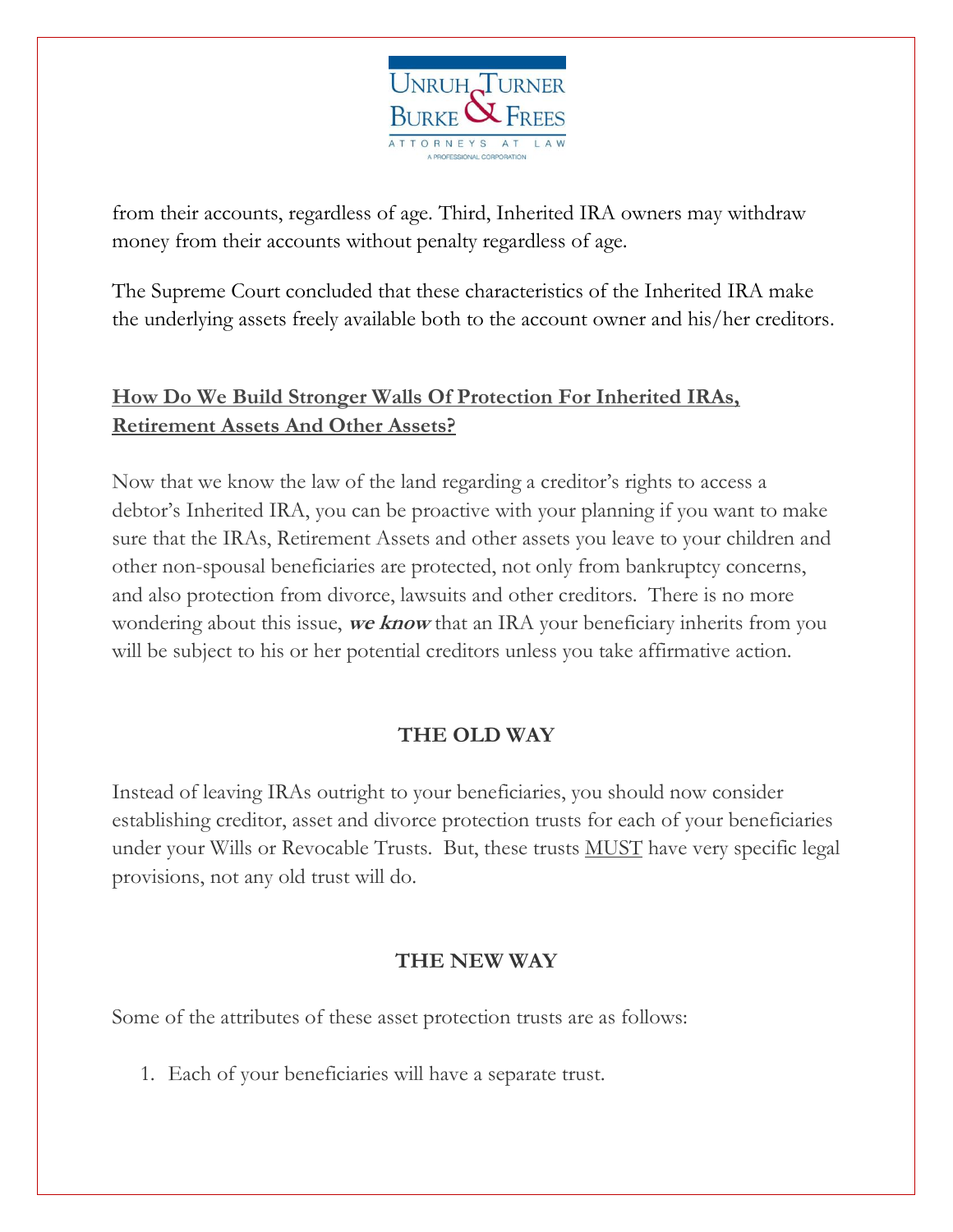

- 2. Your adult, capable beneficiaries can act as an Interested Trustees of his or her own separate trusts.
- 3. Inherited IRAs, Retirement Assets and other assets paid to the trusts at your death (rather than outright to the child or beneficiary) will enjoy substantial divorce, creditor and asset protection that would not be available if the assets had been paid directly to the individual beneficiary.
- 4. Although the trust language will exist in your Will or Revocable Trust, the beneficiary trusts will be funded only after your death.
- 5. IRAs and Retirement Assets can continue to receive favorable required minimum distribution schedules with proper trust language and properly structured beneficiary designation language.

#### **DANGER AND BEWARE**

## **How Do We Insure Inherited IRAs and Retirement Assets Get The Trust Protections We Want?**

#### **GET THE RIGHT KIND OF TRUST**

Assuming you have established the trust language referenced above, you must also confirm that the trusts have the necessary language to allow the trustee (adult trustee/beneficiary) to take required minimum distributions as slowly as the law will allow. Our documents have this language as a necessary part of any such trust planning.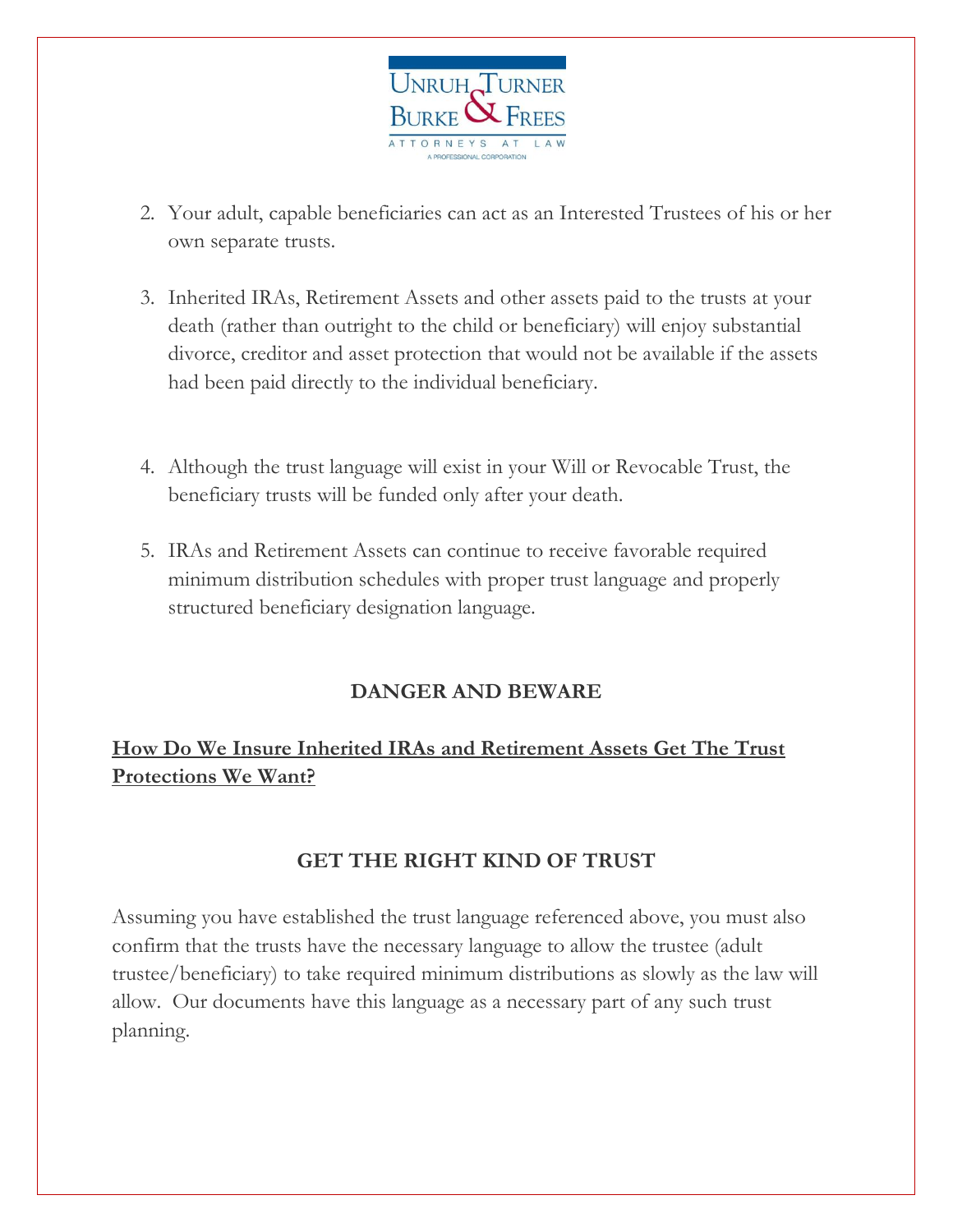

## **MAKE SURE TO DO THE RIGHT BENEFICIARY DESIGNATION**

Secondly, IRA and Retirement Assets will not automatically be paid to trusts you have established under your Will or Revocable Trust. The beneficiary designations on these and other accounts will take precedence over your Will or Revocable Trust. You must take great care in obtaining new beneficiary designation forms for each asset, modifying the forms, and submitting the forms to the company holding your account.

As a part of the planning process, we will typically provide clients with detailed sample IRA and Retirement Asset beneficiary designation language that the client could choose to utilize in order to insure that these assets are properly paid to the intended trusts.

I have authored a great guide to assist clients through the process of modifying beneficiary designations. If you would like to receive a free copy of *Beneficiary Designations And Your Estate Plan* , please call the office at (610) 933-8069 and we will be glad to send one out to you upon request. If you are reading this electronically, just [click here](http://bit.ly/BDReport) to download one.

### **Conclusion**

The Supreme Court decision in the Clark case clearly allows IRA money left to your heirs to be vulnerable to the beneficiary's creditors. The good news is that you can now take steps to protect against the known Inherited IRA vulnerability. Through proper estate planning, like that described above, you can substantially increase the creditor, divorce and asset protection afforded the IRAs, Retirement Assets, and other assets you leave to your beneficiaries.

**For a risk assessment consultation and review of your plan and beneficiary designations, please contact Lisa Snyder or Tammy Myers at 610 933 8069 who will be happy to schedule a meeting or telephone consultation.**